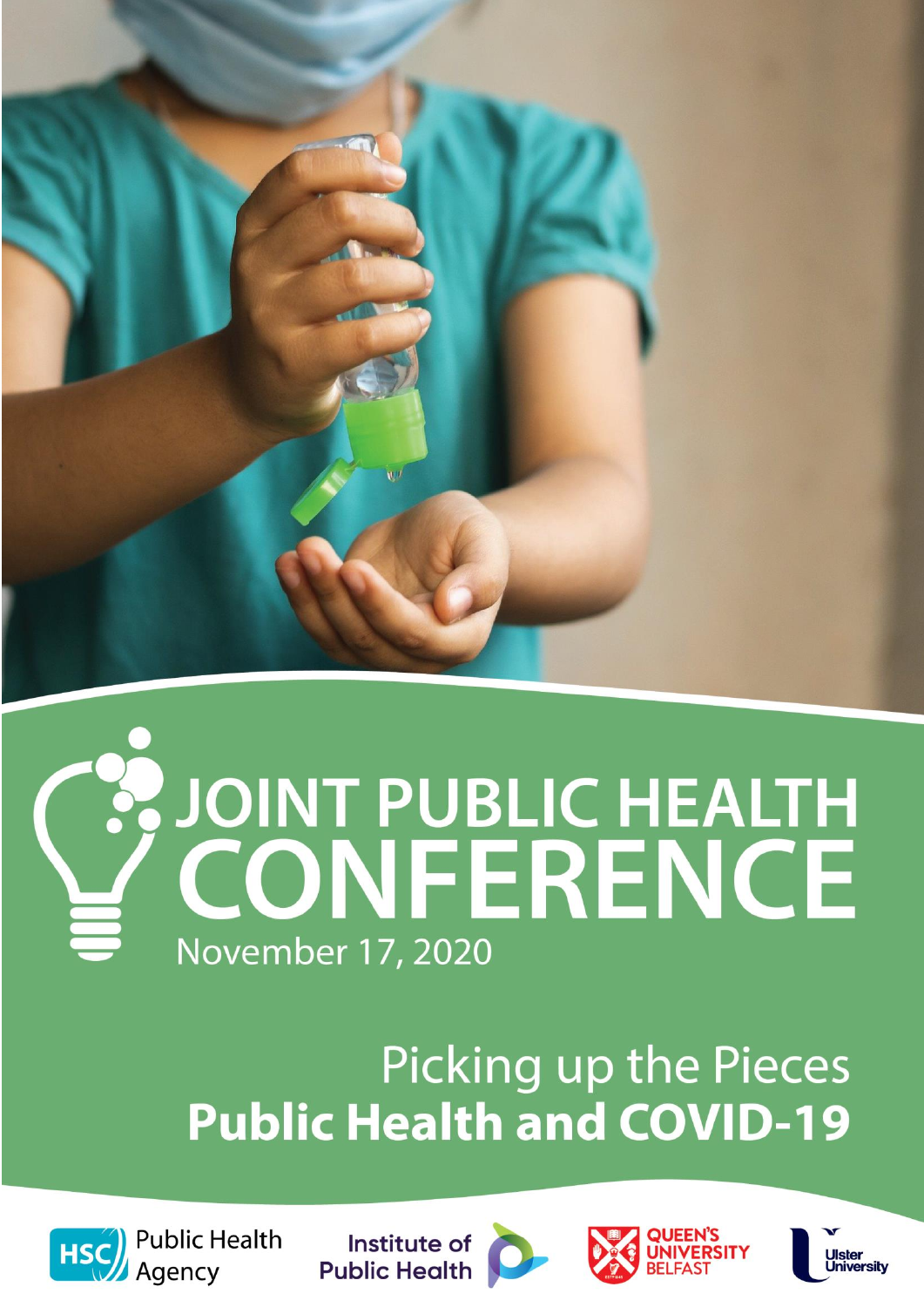# **Conferencepurpose**

The Public Health Agency, Institute of Public Health in Ireland, Queen's University Belfast and Ulster University are hosting a scientific conference focusing on how COVID-19 has affected the lives of our citizens, with a particular focus on how the pandemic has impacted the crisis of inequalities across several aspects of life. This joint event aims to raise the profile of public health research, interventions and innovation and engage local professionals, practitioners and researchers working in the broad field of public health.

In addition to the keynote plenary sessions delegates will have the opportunity to participate in a number of parallel sessions showcasing the impact that the COVID-19 pandemic has had on society, how this has affected inequalities and how we begin to recover from this.

# **Twitter**

Follow updates on Twitter at: @publichealthni

The hashtag for the conference is **#**publichealthni20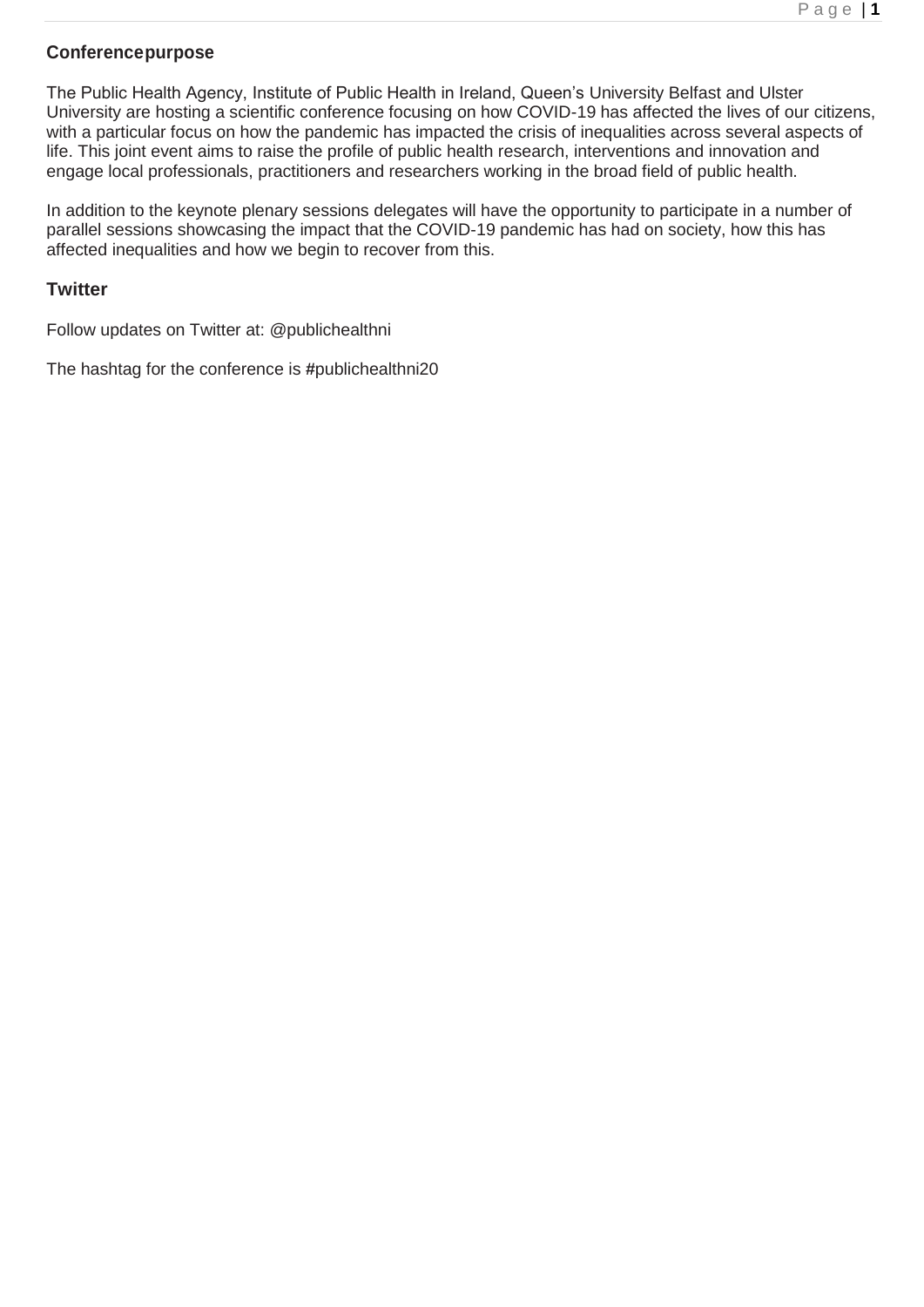# Programme (Times are subject to change)

| 10.00am | <b>Welcome Dr Janice Bailie, Assistant Director HSC Research and</b><br>Development Division, Public Health Agency |
|---------|--------------------------------------------------------------------------------------------------------------------|
| 10.00am | <b>Minister's Address - Minister Stephen Donnelly</b><br>Minister for Health, Ireland                              |
| 10.05am | Minister's Address - Minister Robin Swann<br>Minister for Health, Northern Ireland                                 |
|         |                                                                                                                    |

 **10.15am Keynote Speaker – Professor Sharon Friel**, Professor of Health Equity and Director of the Menzies Centre for Health Governance at the School of Regulation and Global Governance (RegNet), Australian National University.

| 10.45am                                                 | Parallel workshops (see abstracts on page 4-9) |                          |                   |
|---------------------------------------------------------|------------------------------------------------|--------------------------|-------------------|
|                                                         |                                                |                          |                   |
| <b>Nutrition, alcohol</b><br>and tobacco<br>consumption | <b>Mental health</b>                           | <b>Social distancing</b> | <b>Loneliness</b> |

- **11.45pm Lunch – Poster presentations**
- **12.15pm Keynote speaker – Professor Susan Michie,** Professor of Health Psychology and Director of the Centre for Behaviour Change at University College London & Co-Director of NIHR's Behavioural Science Policy Research Unit.

| Parallel workshops (see abstracts on page 10-16)<br>12.45pm |                                                             |                                                |                              |  |  |  |  |  |
|-------------------------------------------------------------|-------------------------------------------------------------|------------------------------------------------|------------------------------|--|--|--|--|--|
|                                                             |                                                             |                                                |                              |  |  |  |  |  |
| <b>COVID-19</b><br>incubation and<br>excess mortality       | <b>Health-related</b><br>behaviour and<br>physical activity | <b>Understanding the</b><br>impact of COVID-19 | <b>Community</b><br>response |  |  |  |  |  |

| 1.45pm | <b>Closing remarks - Professor Hugo Van Woerden, Public Health</b> |  |  |
|--------|--------------------------------------------------------------------|--|--|
|        | Agency, Director of Public Health                                  |  |  |

**2.00pm Close**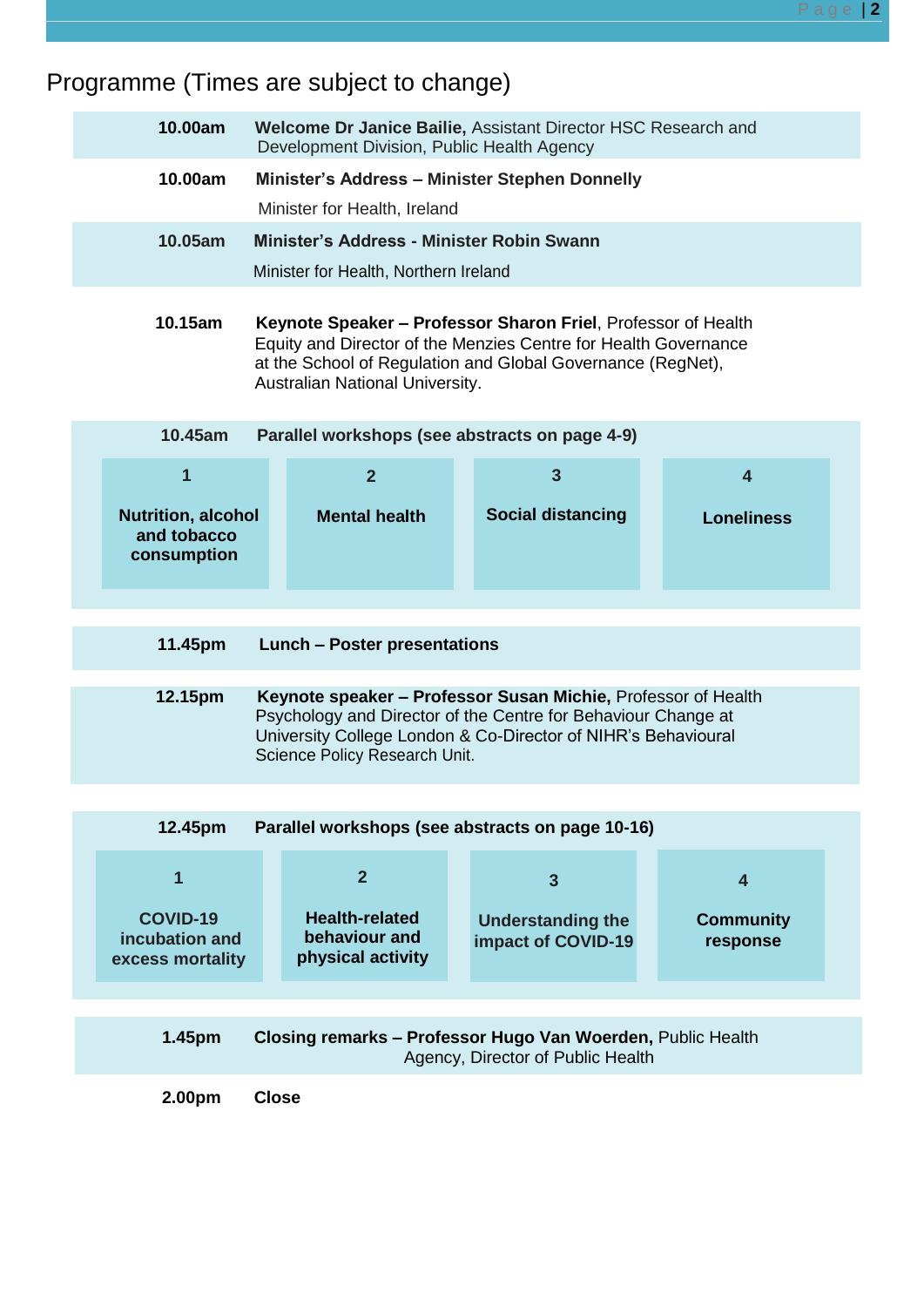## **Keynote Speakers**



#### **Professor Sharon Friel**

Professor of Health Equity and Director of the Menzies Centre for Health Governance at the School of Regulation and Global Governance (RegNet), Australian National University.

Sharon Friel is Professor of Health Equity and Director of the Menzies Centre for Health Governance at the School of Regulation and Global Governance (RegNet), Australian National University. She was Director of RegNet from 2014-2019.

She was the Head of the Scientific Secretariat (University College London) of the World Health Organisation Commission on the Social Determinants of Health between 2005 and 2008. She is a Fellow of the Academy of Social Sciences Australia and co-Director of the NHMRC Centre for Research Excellence in the Social Determinants of Health Equity. In 2014, her international peers voted her one of the world's most influential female leaders in global health.

Her interests are in the political economy of health; governance, policy and regulatory processes related to the social determinants of health inequities, including trade and investment, food systems, urbanisation, climate change.



#### **Professor Susan Michie**

Professor of Health Psychology and Director of the Centre for Behaviour Change at University College London & Co-Director of NIHR's Behavioural Science Policy Research Unit.

Susan Michie, FMedSci, FAcSS is Professor of Health Psychology and Director of the Centre for Behaviour Change at University College London. She is co-Director of NIHR's Behavioural Science Policy Research Unit, leads UCL's membership of NIHR's School of Public Health Research and is an NIHR Senior Investigator.

Professor Michie's research focuses on behaviour change in relation to health and the environment: how to understand it theoretically and apply theory to intervention development, evaluation and implementation. Her research, collaborating with

disciplines such as information science, environmental science, computer science and medicine, covers population, organizational and individual level interventions. Examples include the Human Behaviour-Change Project and Complex Systems for Sustainability and Health. She is an investigator on three Covid-19 research projects.

She serves as an expert advisor on the UK's Scientific Pandemic Influenza Group on Behavioural Science (Covid-19) and is a consultant advisor to the World Health Organisation on Covid-19 and behaviour. She is also expert advisor to Public Health England and the UK Department of Health and Social Care, is Chair of the UK Food Standard Agency's Social Sciences Advisory Committee and chaired the Academy of Social Science's 'Health of People' project.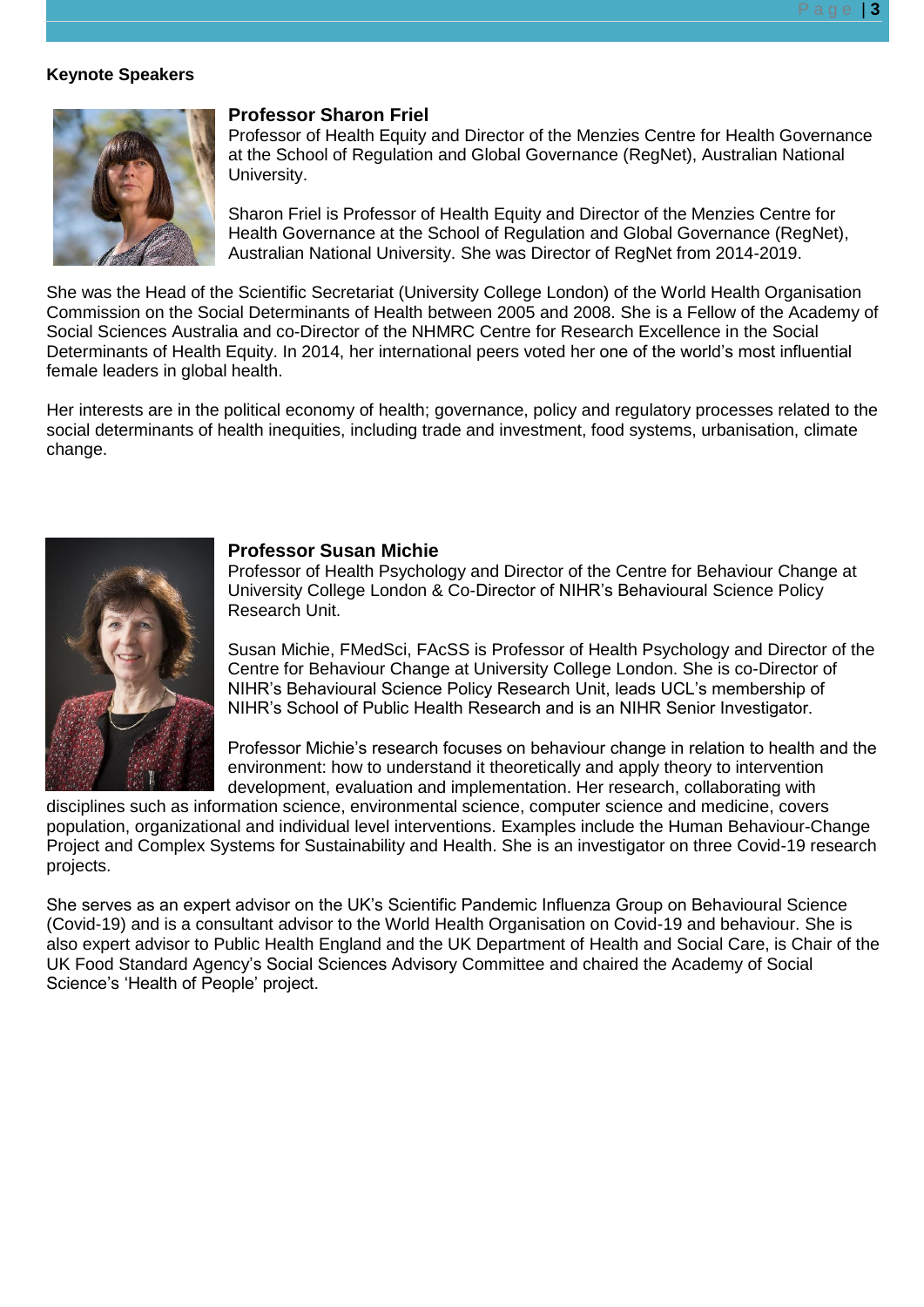#### **Parallel workshops**

The parallel workshops will highlight public health innovations, research and evidence-based practice across the island of Ireland.

Delegates will have registered for parallel workshops, four presentations in the morning and four presentations in the afternoon. Each presentation will last eight minutes with the remainder of the session for audience discussion and questions.

#### **Morningparallelworkshops**

# **Parallel workshop 1 – Nutrition, alcohol and tobacco consumption**

**Chair: TBC**

# **Abstracts**

# **1. Identifying nutritional issues affecting communities in NI during COVID-19**

# **Authors - Collette O Brien & Fiona Armstrong on behalf of Public Health Dietitians Group Northern Ireland**

# **Miss Fiona Armstrong, Public Health Dietitians Group Northern Ireland**

**Background:** COVID-19 has impacted people's lives significantly, putting additional pressures on food choices, shopping and eating habits. The Public Health Agency (PHA) commission Public Health Dietitians Group Northern Ireland (PHDGNI) to train tutors from statutory, community & voluntary organisations in a range of community nutrition education programmes (CNEP). Tutors deliver programmes to their community based on local need. During the pandemic communities have become more reliant on foodbanks with one report showing a 177% increase in food parcels distributed in May 2020 compared to May 2019. (1)

**Method:** A Citizen Space survey was designed by PHDGNI and distributed during July 2020. It targeted organisations and tutors who had previously been trained in a range of CNEP from statutory, community and voluntary organisations. Respondents were asked to rank their nutrition education needs, if they had an interest in receiving advice/support and interest in delivering a newly developed online version of CNEP's. Confidence on using technology was also explored.

**Results:** 122 responses were received. Tutors expressed a need for information on how to run online CNEP's for service users and support to facilitate these. However a large number of respondents expressed concern about a lack of access and engagement in virtual delivery by their communities, particularly from lower socioeconomic areas, elderly and individuals with mental health conditions.

**Discussion:** The survey results indicate tutors are keen to receive support from PHDGNI to deliver online programmes. CNEP's such as, Cook it! and Food Values, educate participants to cook low cost nutritious meals. PHDGNI have created and piloted virtual versions of these to support tutors to support their communities. Tutors highlighted lack of access and engagement of some community groups in virtual platforms, thus there is still a need for CNEP to be delivered in person. PHDGNI will therefore support the delivery of CNEP to these groups adhering to Government guidance and including financial support. Other nutrition gaps identified were healthy eating and ideas for low cost family meals. With an abundance of online information it's vital that evidence based nutrition information is provided and PHDGNI are ideally placed to do this and have developed a suite of free webinars to support the issues identified through the survey.

**Implications:** These results are vital for the planning, development and delivery of the Rebuilding Health and Social Care Services – Strategic Framework.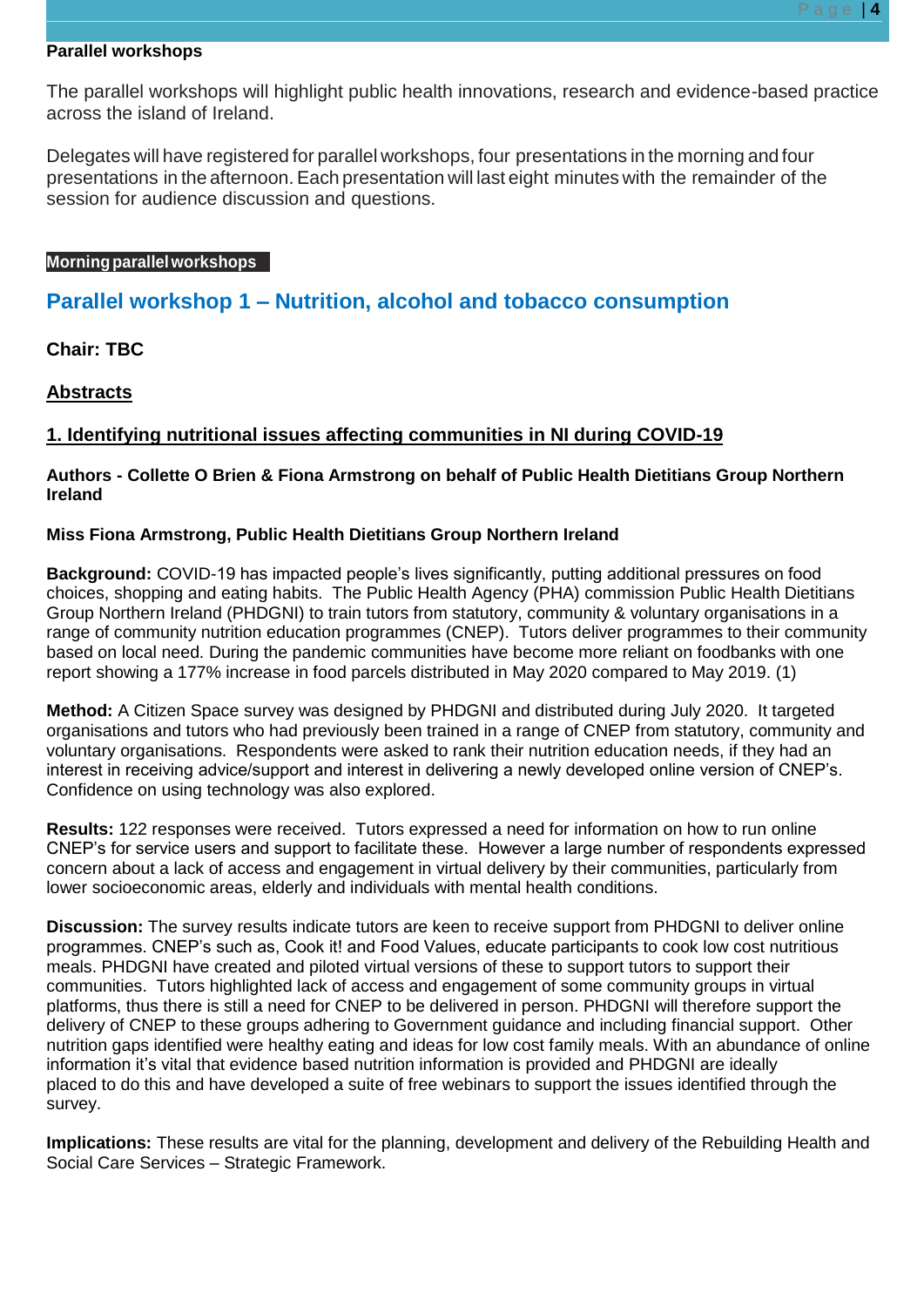# **2. Factors associated with changes in alcohol and tobacco consumption during COVID-19 'lockdown'.**

# **Authors - Ciara ME Reynolds, Joanna Purdy, Lauren Rodriguez, Helen McAvoy**

# **Dr Ciara Reynolds, Institute of Public Health**

**Background**: The impact of the public health social measures introduced in response to the pandemic on health behaviours are poorly understood. We aimed to identify factors associated with changes in alcohol and tobacco consumption among drinkers and smokers during COVID-19 'lockdown' in the Republic of Ireland.

**Methods:** This study used secondary data from the Central Statistics Office (CSO) Social Impact Survey collected during the lockdown period of COVID-19 in Ireland (April 23rd-May 1st, 2020). A total of 4,033 Individuals were selected from previous CSO survey participants aged >18years and issued with the survey. Data were analysed by logistic regression using SAS software.

**Results:** Of the 1,362 participants, 80.6% consumed alcohol and 26.0% consumed tobacco. Among drinkers, 17.2% reported that their alcohol consumption had decreased, 22.2% reported it had increased, and 60.6% reported that it had not changed since lockdown. Among smokers, 8.6% said their tobacco consumption had decreased, 30.5% reported it had increased, and 60.9% reported no change. Being concerned about household stress from confinement (aOR 1.9, 95% CI 1.3-2.9, p=0.002), working from home (aOR 2.1, 95 CI 1.4-3.3, p<0.001) and urban living (aOR 2.0, 95 CI 1.5-2.9, p<0.001) were associated with increases in alcohol consumption. Feeling very nervous (aOR 2.2, 95% CI 1.2-4.0, p=0.009), feeling downhearted/depressed (aOR 2.4, 95% CI 1.3-4.4, p=0.004), being concerned about someone else's health (aOR 2.0, 95% CI 1.1-3.9, p=0.031), working from home (aOR 2.3, 95% CI 1.0-5.3, p=0.046) and increases in alcohol consumption (aOR 3.6, 95% CI 1.7-7.7, p=0.023) were associated with increases in tobacco consumption. Those who were labour inactive before COVID-19 and remained so during COVID-19 were less likely to increase their alcohol use compared to those who were unemployed before and/or during COVID-19 (aOR 0.6, 95% CI 0.3-0.9, p=0.016). Individuals living in an adult only household were more likely to decrease their alcohol use (aOR 1.6, 95% CI 1.0-2.6, p=0.039) whereas those feeling very nervous were less likely to decrease alcohol use (aOR 0.6, 95% CI 0.4-1.0, p=0.031).

**Discussion:** There was a mixed picture in terms of changes in consumption among current drinkers and smokers. Stress and poor emotional well-being were associated with increased tobacco use and socioeconomic factors were evident in increased alcohol consumption. Overall, a widening of inequalities in harmful consumption is indicated.

**Implications:** The findings can inform responses to protect those most vulnerable to elevated harms from tobacco and alcohol use in the context of ongoing 'lockdown' measures.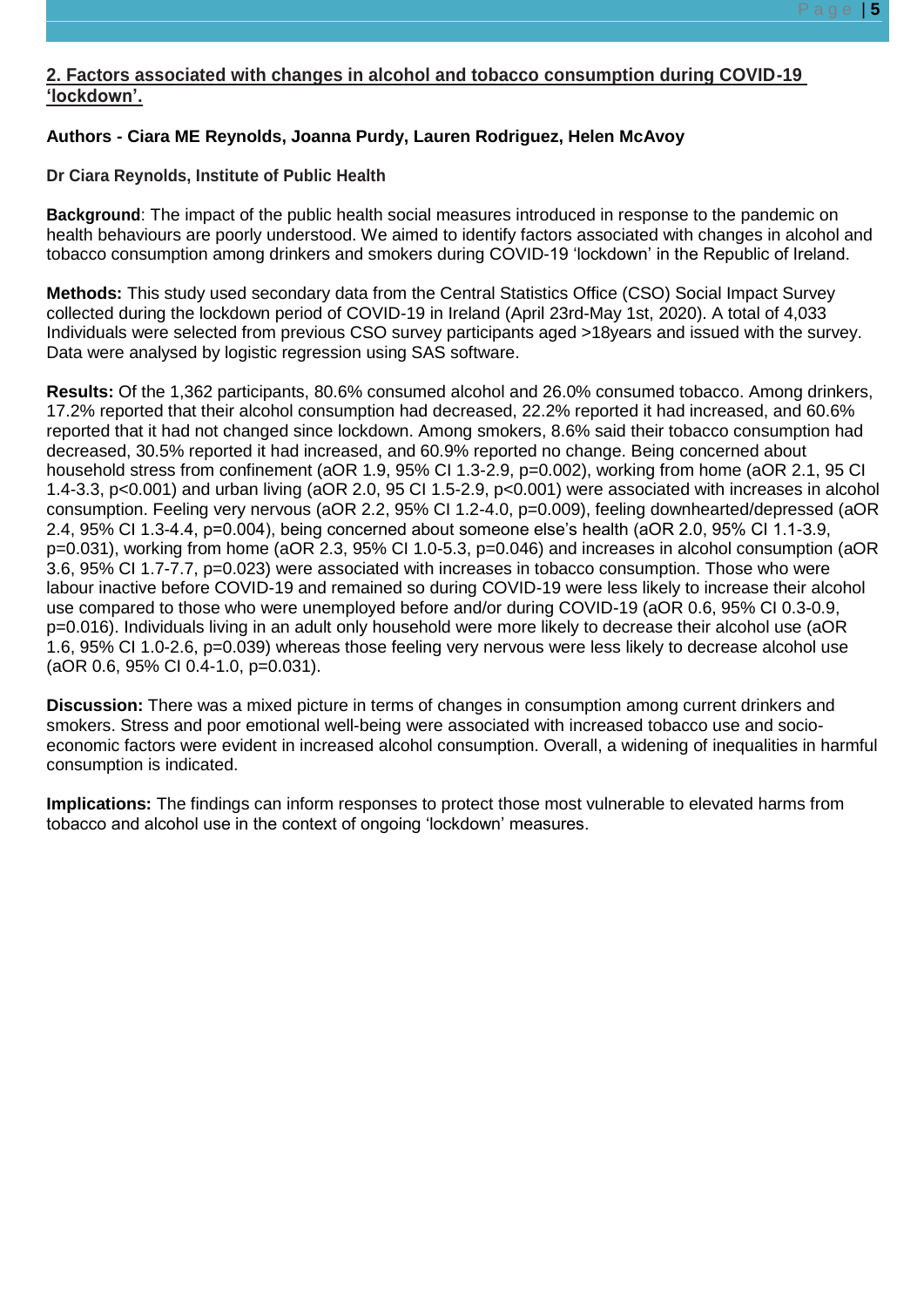# **Parallel workshop 2 – Mental health**

# **Chair: TBC**

# **Abstracts**

# **1. The impact of the COVID-19 pandemic on psychiatric inpatient care in Northern Ireland**

## **Authors - Claire Potter, Joseph Kane, Patrick Hann, Hayley Bowes, Melanie MacPherson, Tina Kenning, Daljinder Bajwa & Ciaran Mulholland**

# **Dr Claire Potter, Queen's University Belfast**

**Background:** "Lockdown" regulations were introduced by the Northern Ireland (NI) Executive on 28th March 2020 to restrict the spread of COVID-19. As a consequence there was disruption to delivery of community mental health care, removal of psychosocial supports to many people living with mental illness and wider mental distress for the general population. Acute psychiatric inpatient care is often required when community facilities and supports are not available and were already under significant pressure before the pandemic.

**Aims and Methods:** We aimed to determine the proportion of all mental health inpatients in NI for whom COVID-19 had felt to have contributed to their admission. A retrospective cross-sectional survey of all patients in acute psychiatric care in NI's five Health & Social Care Trusts on 22nd July 2020 was completed. COVID-19 was identified as contributing when the clinical team had documented it as such in electronic or written notes. Patient data was anonymised and collated within a bespoke Microsoft Excel (2016) document in line with each Trust's GDPR recommendations. Statistical analysis was completed using IBM's SPSS statistical package, version 26.

**Results**: As of 23/09/2020, data collection had been completed from 18 of 26 inpatient psychiatric wards across NI. Of 226 inpatients, 114 (50.4%) were male, 109 (48.2%) under the age of 45 and 135 (59.7%) were single. The majority live in the most socially deprived areas in NI. All available beds were occupied with some facilities requiring extra temporary beds to be utilised. COVID-19 was adjudged to have been a factor contributing to 67 (29.6%) of inpatient admissions and contributed to a delayed discharge in 20 (8.8%). Indirect effects of COVID-19 (such as financial pressures, loss of support from family, friends or services) were noted in 73.0% of cases. Direct effects (such as health anxiety or delusions relating specifically to COVID-19) were noted in 27.0%.

**Discussion**: Our results demonstrate a diverse range of factors related to COVID-19 were implicated in a significant proportion of psychiatric inpatient admissions, even several months after lockdown measures had been instituted. The large contribution of the indirect effects of COVID-19 presents a significant challenge, particularly when bed occupancy is already at 100%.

**Implications:** Rectifying the loss of community psychosocial support during future lockdown restrictions represents a major public health challenge. The breadth of COVID-19 related factors contributing to admission suggest that a range of approaches is likely to be favourable to a "one-size fits all" approach.

# **2. A systematic review to assess the effectiveness of online psychotherapy for the treatment of perinatal mental health disorders.**

# **Authors - Rachel Black; Prof. Marlene Sinclair; Prof Paul Miller; Dr Bernie Reid; Dr Julie McCullough; Dr Paul Slater; Dr Mara Tesler Stein**

# **Rachel Black, Ulster University**

**Background:** The COVID-19 pandemic is having an immense impact on mental health globally (UN, 2020). The effect on perinatal mental health (PMH) has been significant with a recent survey reporting a substantial increase in the likelihood of perinatal depression and anxiety during the pandemic (Davenport et al. 2020). Maternal mental health can have an impact on infant health both antenatally and throughout the life course. Therefore, it is essential to consider alternative and effective modalities to providing psychotherapeutic treatment during this global pandemic. This paper will present the findings from a systematic literature review that asked the following question: "are online psychotherapy (O-P-T) interventions for the treatment of perinatal mental health disorders effective?'.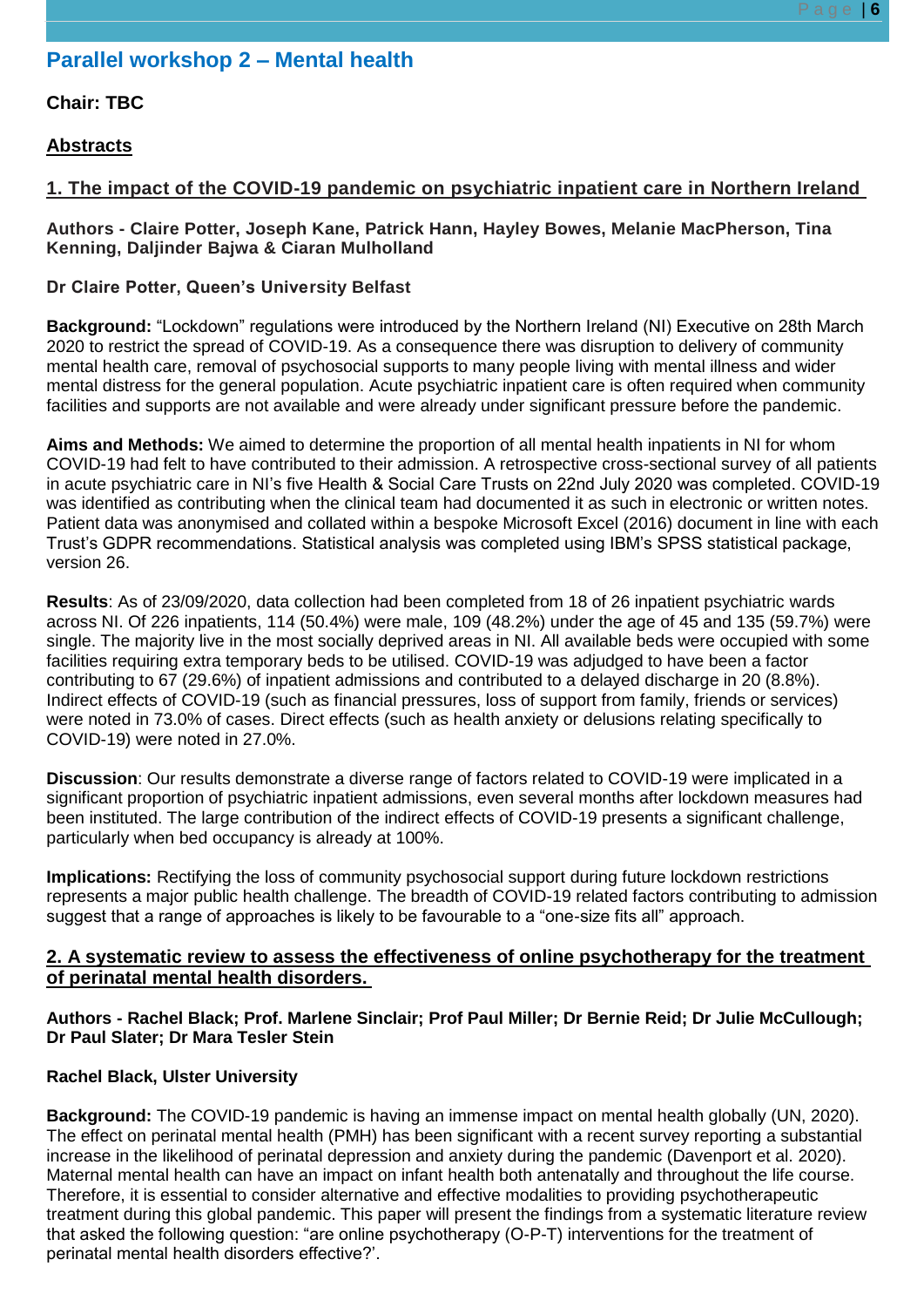**Methods:** Eligibility criteria was developed using the PICOS framework. Five electronic databases were searched: PsycINFO, Medline, CINAHL Complete, Proquest Dissertations and Theses, Scopus along with Google Scholar and The Shapiro Library to identify papers published before July 2020. Interventions were included if participants had a clinician assessed diagnosis of a PMH illness at screening, was an experimental design and had clinician involvement in the intervention. Quality was assessed using the Quality Assessment Criteria for Evaluating Primary Research Papers from a Variety of Fields (QualSyst).

**Results:** A total of 2567 papers were identified. Five met the inclusion criteria and the total sample was 209. The selected papers were found to be of good quality; however, treatment fidelity was not reported. Pooled effect sizes found small to medium effects favouring the intervention versus control on the reduction of depressive symptoms and in some cases remission  $(d = 0.48, 95\%$  CI-0.07, 1.06). Pooled effect sizes on within-group data resulted in large treatment effects for depression, anxiety and stress outcomes (d = 1.90; d  $= 0.81$ ; d  $= 1.05$ ). Attrition rates were comparable with other O-P-T interventions for mental health.

**Discussion:** This review provides evidence that O-P-T interventions for the treatment of PMH disorders are effective in improving clinical outcomes. There, is a need to further test online eye movement desensitisation and reprocessing (EMDR) interventions using different modalities such as videoconferencing.

**Implications:** This review aids in providing policy makers with evidence for the safe and effective use of O-P-T in the perinatal period. Furthermore, it demonstrates how research should be utilising the current knowledge of EMDR's effectiveness within this population and applying it to intervention design that is accessible in the current COVID-19 climate.

# **Parallel workshop 3 – Social distancing**

**Chair: TBC**

# **Abstracts**

# **1. Social Distancing Audit Tool**

# **Authors - Dr Ciaran O'Gorman, Alice Fleming, Ryan Christy, Rachel Mooney, Kurtis Wilson, Sara Lavery**

# **Alice Fleming, Queen's University Belfast**

**Background:** The COVID-19 pandemic required Healthcare staff to adapt rapidly to changing guidance. In addition to extant infection prevention interventions, COVID-19 required assessment of physical distancing and utilisation of the built environment. Clusters of COVID-19 cases were recorded in clinical areas across the South Eastern Health and Social Care Trust (SEHSCT). Analysis of clusters revealed an association with older hospital estate, generating inequalities for patients based on where they were nursed, and inequalities for staff dependent on the departments in which they worked. The introduction of an audit tool aimed to achieve consistently high standards across all clinical areas and for all staff in SEHSCT.

**Methods:** A Social Distancing audit proforma was designed and tested by a group of Medical Student Technicians (MST) working within the SEHSCT Infection Prevention team. The audit tool focused on signage and adaptations to wards, and observation of practice. Institute for Improvement (IHI) Quality Improvement methodology was employed, with each audit tool version trialled on selected wards. Once a user friendly and robust tool was achieved ward managers the tool was disseminated to selected ward managers from a variety of hospital directorates and data was collated using existing nursing performance management software. The tool was also trailed in two non-patient facing areas with the intention to protect staff: Laboratories and Pharmacy.

**Results:** Weekly reports summarised findings, including a score out of 22. As a result, ward managers improved PPE signage, adapted staff rooms and reminded staff to social distance. Uploaded results generate graphs tracking changes, with trends showing an improvement in scores.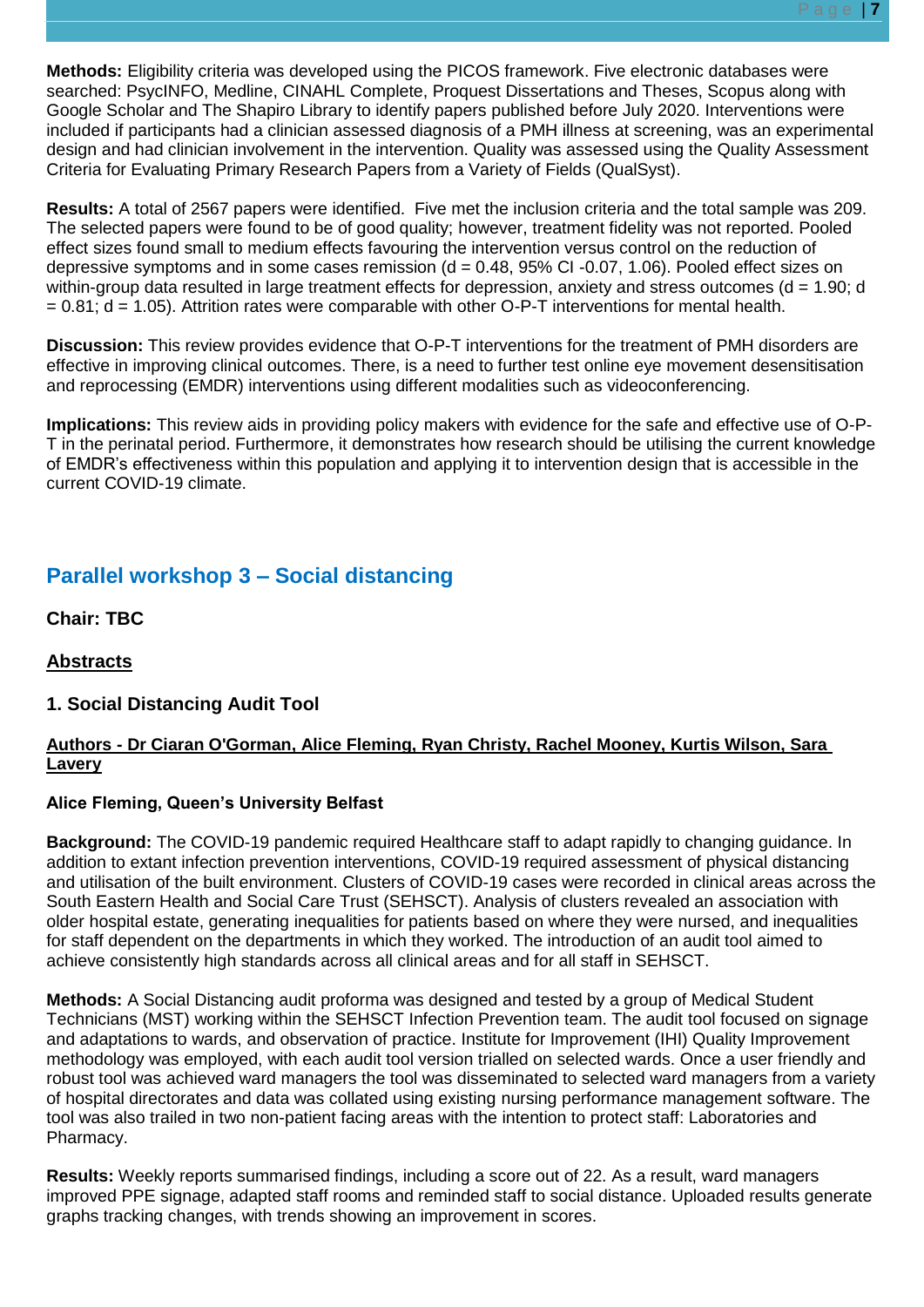**Discussion:** In the early part of the COVID-19 pandemic infection prevention guidance evolved rapidly. It therefore took time to establish best practice. There was the additional challenge of collaborative working when patient facing staff were themselves at risk of acquiring infection. The IHI Quality improvement methodology, with its focus on small-small, rapid tests of changes, followed by step wise expansion of robust processes is well suited to driving improvement once best practice is established. The MST team integrated well, worked autonomously and were able to deliver (at pace) a tool that can be used widely within SEHSCT.

**Implications:** It is hoped that this audit programme will establish long term behaviour changes, drive necessary improvements in the built environment of our hospital estate and therefore reduce inequality for patients and staff. Medical students represent an underutilised human resource in healthcare settings.

# **2. Facilitators and barriers to following COVID-19 guidelines on social distancing among young people in Northern Ireland and Republic of Ireland**

**Authors - Berry, E., Bradley, D., Tully, M.A., Allen, S., Mulvenna, M., Dempster, M., Shorter, G., & McAneney, H.** 

# **Dr Emma Berry, Queen's University Belfast**

**Background:** COVID-19 has rapidly changed people's lifestyles worldwide, and one of the most dramatic effects has been the need to social distance from others. Young people may experience social distancing guidelines as particularly challenging because of their developmental stage and lifestyles, which are typically centred on peers and relationship building. Young people have been socialising more as public health restrictions have eased, so there is a need to understand how young people can be supported in socialising in a safe way. This study aims to explore the facilitators (enabling/motivating factors) and barriers (personal and environmental/social obstacles) to young people practising social distancing.

**Methods:** Data for this survey-based study was collected using Qualtrics software. Young people aged 16-25 years from Northern Ireland (NI) and the Republic of Ireland (ROI) were recruited through email and social media between July and August 2020. The survey closed on August 24th prior to School/University restarts. The survey (containing closed and open-text questions) was developed and analysed by members of the Public Health Agency Behaviour Change Group. The survey items were guided by the COM-B model and Theoretical Domains framework. Quantitative data underwent frequency and regression analysis, while qualitative data underwent Thematic Analysis.

**Results:** Four hundred and seventy-seven valid responses were collected. Most respondents were aged 19- 22, were students, and were living at home at the time of data collection. The majority of respondents reported minimal exposure to COVID-19. Most respondents knew how to social distance, and approximately half were practising this frequently. The influence of peers and shielding someone vulnerable were two out of a number of factors which influenced social distancing. Thematic analysis uncovered some of the contextual factors underpinning social distancing and will be discussed in full.

**Discussion:** Social distancing among young people from NI/ROI is influenced by psychological, social, and environmental factors. Many young people play an active role in reducing transmission through social distancing, but a significant proportion could be better supported to maintain this behaviour.

**Implications:** This study identifies the barriers and facilitators to social distancing in an important demographic group. The findings bear relevance for prospective strategies to encourage transmission preventative behaviour in young people. With a better understanding of the factors which hinder or support social distancing, public health agencies are in a better place to develop targeted interventions and health messages.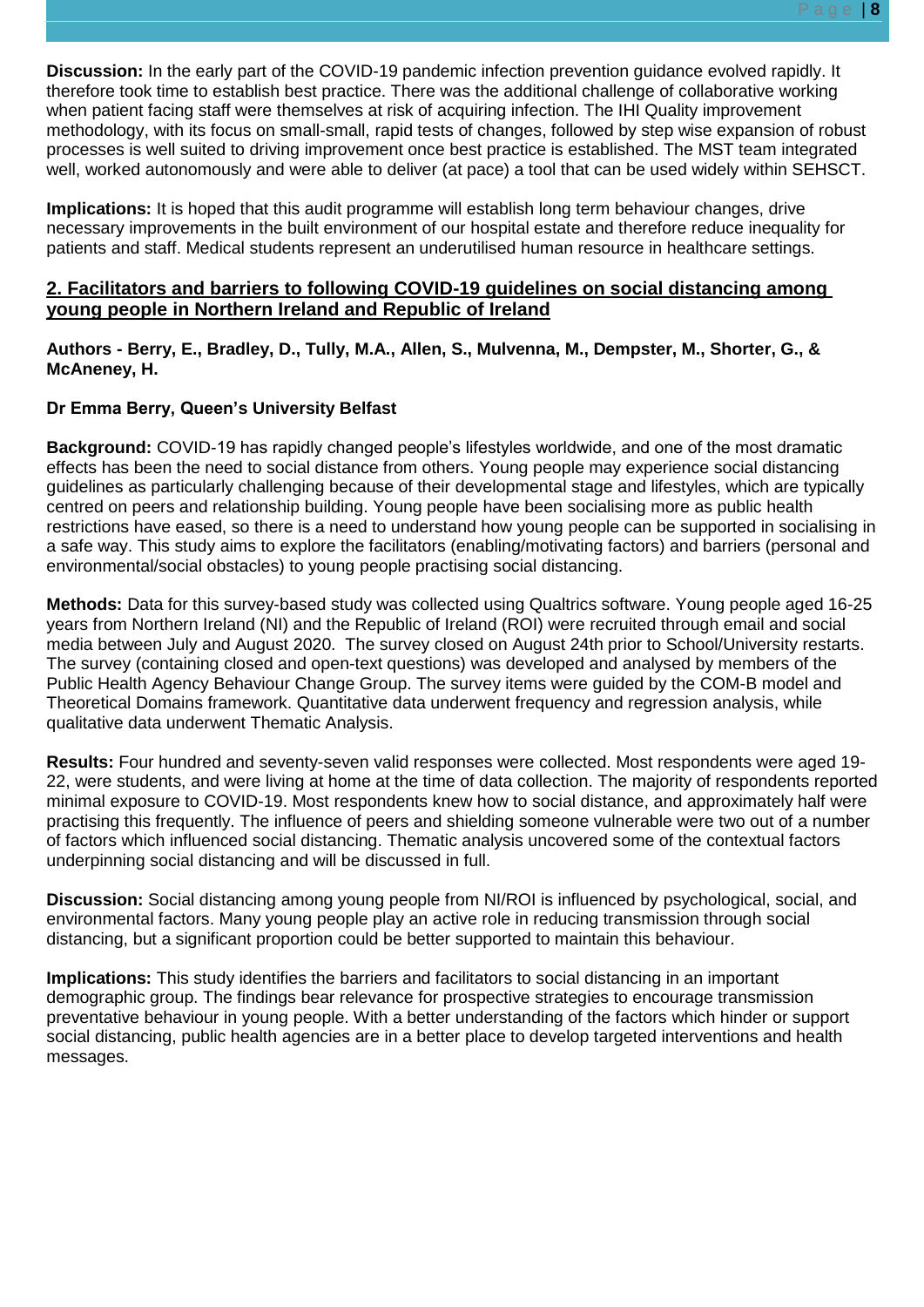# **Parallel workshop 4 – Loneliness**

# **Chair: TBC**

# **Abstracts**

# **1. The impact of the COVID-19 pandemic on the wellbeing of Irish Men's Shed members: Lessons from Sheds for Life**

# **Authors - Ms. Aisling McGrath, Dr. Niamh Murphy and Dr. Noel Richardson**

## **Ms Aisling McGrath, Waterford Institute of Technology**

**Background:** COVID-19 disproportionately affects males, particularly those who are older and more socioeconomically disadvantaged. Emerging evidence also suggests that older adults are at an increased risk of loneliness and isolation due to COVID-19 restrictions. This study assessed wellbeing outcomes among men's shed members ('Shedders') at baseline, 3, 6 and 12 months in response to a 10-week, community-based health and wellbeing program "Sheds for Life" (SFL) that aimed to engage typically 'hard-to-reach men' by employing a collaborative, gender-sensitive approach that delivered targeted health promotion in the familiar setting of the men's sheds. SFL was delivered across two cohorts on a phased basis in March and September 2019. This study compares the 6 months findings from one cohort (n=185) carried out during the COVID-19 pandemic, with 6 month findings from a comparator cohort (n=195) completed prior to COVID-19

**Methods:** Questionnaires assessing wellbeing (life satisfaction, mental health, loneliness, physical activity (PA), self-rated health and other lifestyle measures) were analysed in both cohorts across baseline, 3 and 6 months.

**Results:** Self-rated Health and life satisfaction decreased in the COVID cohort at T3 (p<0.001), while loneliness scores increased (p<0.0005). Higher loneliness scores were correlated with lower health ratings, life satisfaction and PA during COVID-19 (p<0.001). Days PA decreased in the COVID cluster at T3 from T2 (p<0.01) with those in urban areas reporting lower activity levels than rural areas (p<0.05). Those sufficiently active at baseline managed to maintain PA during COVID-19 while those not meeting guidelines were more likely to report decreases (p<0.001).

**Discussion:** This study emerged from a wider evaluation of SFL which uses an implementation science approach to translate SFL into the real-world settings of the sheds. The strong theoretical underpinnings alongside the empirical longitudinal and comparator data provides unique and timely evidence on the impact of COVID-19 on wellbeing in older Shed members in Ireland. Findings provide valuable insights into the potential impact COVID-19 can have on exacerbating the social gradient in men's health, as well as underlining the importance of gender-sensitive programs such as SFL to engage and contribute to enhanced wellbeing outcomes among 'hard to reach' groups of men

**Implications:** Shedders experiencing COVID-19 restrictions are at an increased risk of poorer wellbeing and increased levels of loneliness. Support and guidance is needed to safely encourage this cohort back into men's sheds, settings that protect against loneliness and positively promote health and wellbeing.

# **2. Does Loneliness Lead to Increased Healthcare Use In Older Adults in Ireland, north and south?**

# **Authors - Dr Annette Burns; Prof Gerry Leavey; Dr Mark Ward; Prof Roger O'Sullivan**

# **Dr Annette Burns, Institute of Public Health in Ireland & Ulster University**

**Background**: Concerns around loneliness leading to increased healthcare use persist. However few papers have explored associations between loneliness and healthcare use independent of health and health behaviours and overall the evidence base remains mixed. We investigated the associations among loneliness, health and healthcare use (HCU) in older adults in Northern Ireland and the Republic of Ireland including stratification to investigate whether associations differed by gender.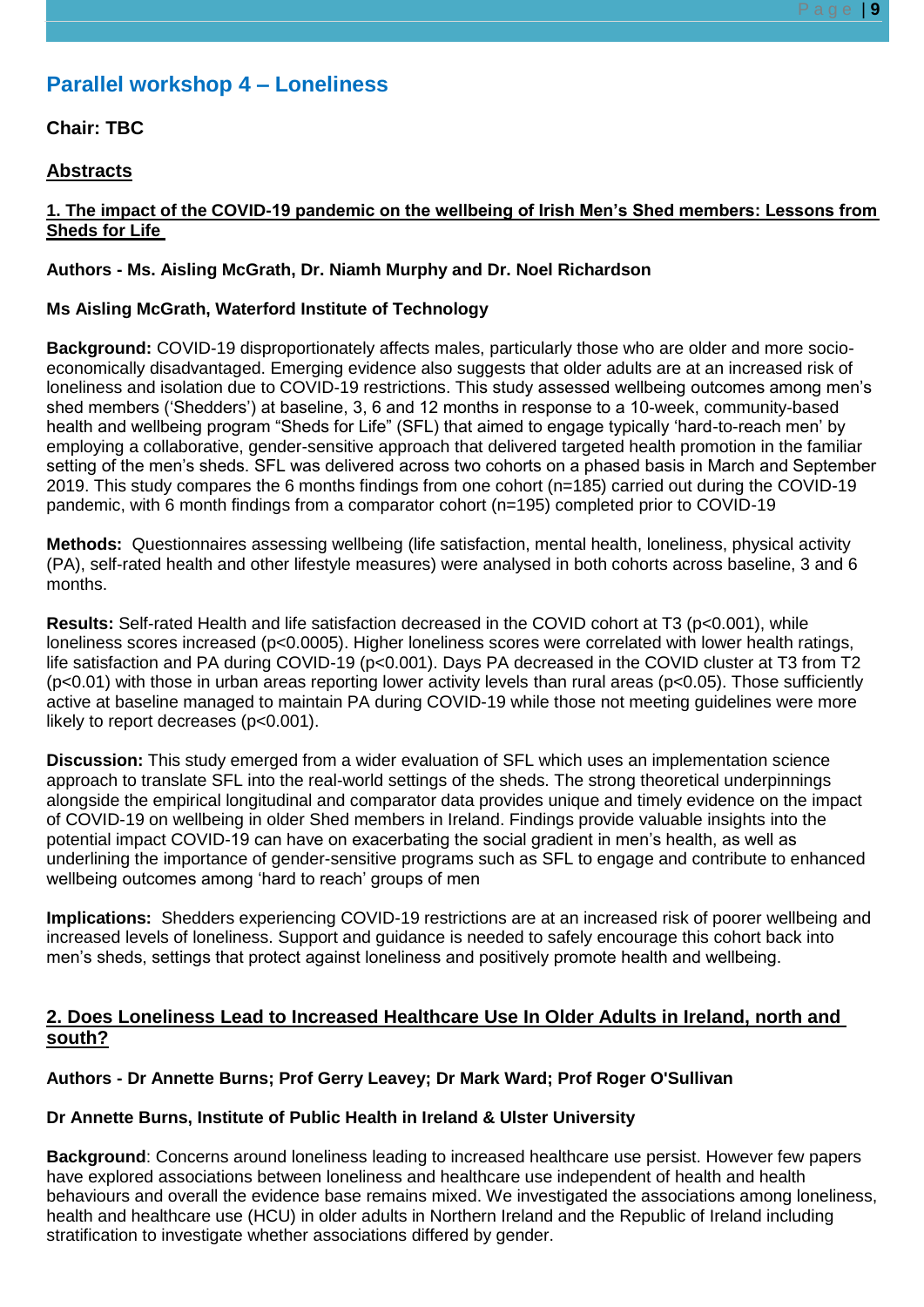**Methods:** Secondary analyses of The Irish Longitudinal Study on Ageing (TILDA) (W1-3) and Northern Ireland Longitudinal Study of Ageing (NICOLA) (W1) which provide representative samples of community dwelling adults and 50 and over were conducted. Primary outcomes were: self-reported GP and emergency department (ED) visits in past year. Negative binomial and logistic regression analysis were used to investigate associations between loneliness and HCU, later adjusting for potential mediators (health and health behaviours).

**Results:** Loneliness was cross-sectionally associated with both GP and ED visits in both cohorts. Following adjustment for health and health behaviours, an independent association between UCLA score and GP visits remained in both TILDA and NICOLA. All associations between loneliness and ED visits however, became non-significant once health and health behaviours were included. Results from stratification by sex and longitudinal analyses of TILDA will also be presented.

**Discussion:** Overall results in terms of links between loneliness and HCU appeared similar across these health systems, however sex stratification did not reveal the same independent associations for women in Northern Ireland. This analysis was however cross sectional and also limited by some minor differences in the variables available within each dataset.

**Implications:** This paper has implications for health services at a population level but also provides further support for the primary care setting as a potential opportunity for an assessment of loneliness to become routine as well as a point from which to potentially redirect towards appropriate services and tailored resources where present.

# **Afternoon parallelworkshops**

# **Parallel workshop 1 – COVID-19 incubation and excess mortality**

**Chair: TBC**

**Abstracts**

# **1. Excess Mortality in the time of COVID-19: A Scoping Study**

# **Authors - Alice Fleming & Mary Hadley**

# **Miss Alice Fleming, Queen's University Belfast & Maastricht University**

**Background:** COVID-19 has spread globally yet reported increases in mortality exceed those attributed to COVID. Information on the extent and meaning of this difference, the implications of using excess mortality as a measure of the impact of this pandemic and how a better understanding of COVID-19 pandemic, using excess deaths as a starting point, could prepare countries to manage the current or future pandemic situations was sparse and had not been examined comprehensively. This scoping exercise aimed to fill this critical gap.

**Methodology:** This study used the 6-step scoping study framework developed by Arksey & O'Malley to identify relevant information sources. Thorough searches were conducted to identify a combination of published and grey literature.

**Results:** The findings showed excess mortality exceeded deaths attributed to COVID-19. Many countries, including the UK, reported double the rates of excess deaths and even countries with seemingly low excess mortality attributed low proportions of this to COVID-19. Testing strategies and reporting mechanisms were found to influence mortality data. Inequalities in the quality of civil registration systems between high and low income countries impact excess mortality data. The key factors leading to non-COVID-19 deaths, other than those excluded due to testing and reporting insufficiencies, also differed between high and low income countries. Decreased access to healthcare and reduced provision of non-urgent services in high-income countries compared with disrupted preventative and disease control programmes in low-income countries were considered to have the highest impact. The economic effects of epidemic containment measures are also expected to bring more people below the poverty line in low income countries.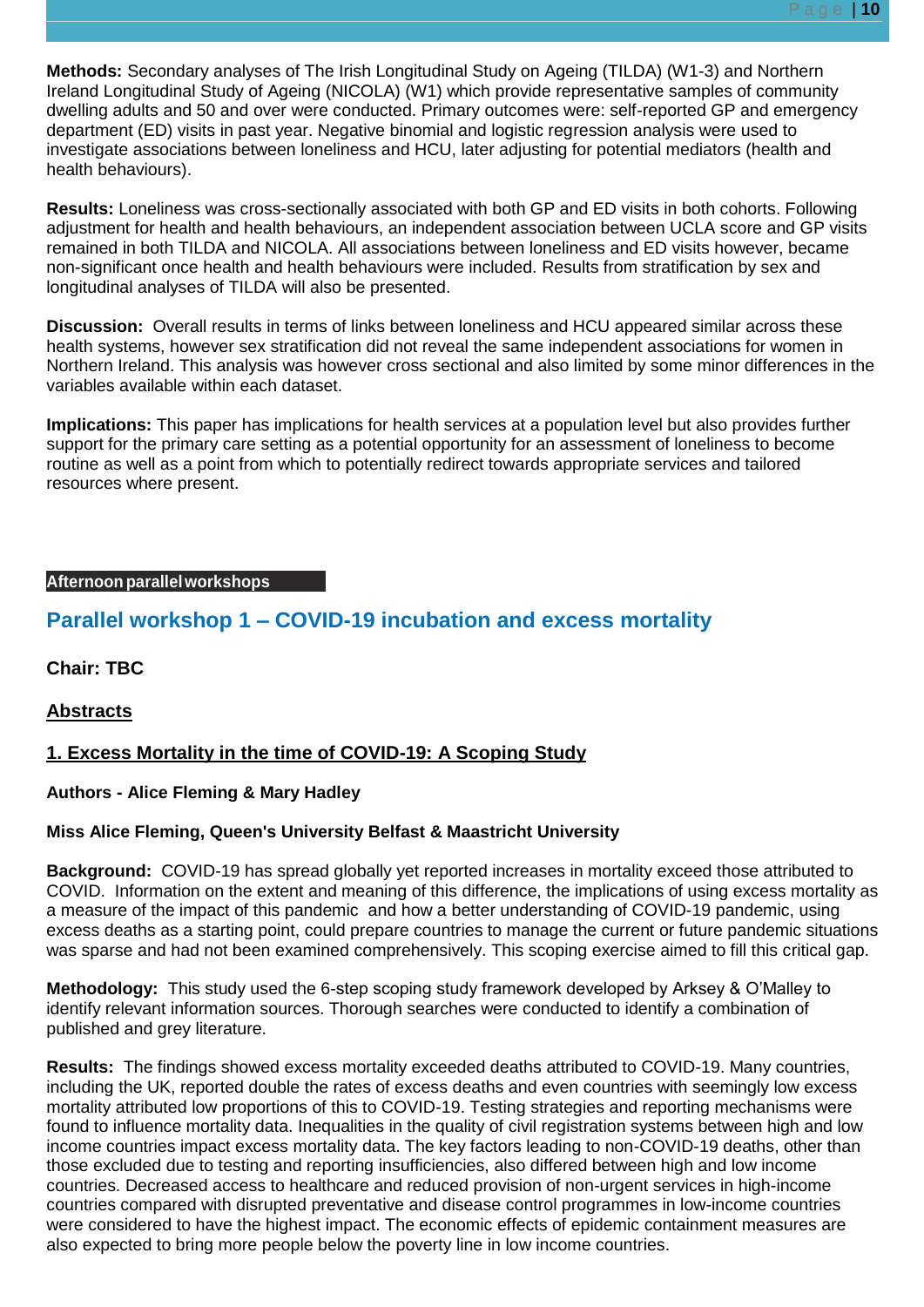**Discussion:** The results suggest that consensus on testing and reporting strategies is required to fully understand and respond to a pandemic such as COVID-19. For this to happen, efforts are also required to improve civil registration in low income countries. Acknowledging that a proportion of the excess mortality is non-COVID-19 related indicates the balance between routine service provision and epidemic containment should be carefully assessed in both high and low-income countries. Furthermore, mitigation strategies of the negative effects of lockdown policies on the most vulnerable of society should be introduced.

**Implications:** Excess deaths throughout the COVID-19 pandemic demonstrate that there are both flaws in testing and reporting mechanisms and in the policies designed to contain the pandemic. These affect the most vulnerable populations and countries. The study provides concrete recommendations in both these areas.

# **2. A scoping review and meta-analysis of the parameters of the incubation period for COVID-19**

# **Authors - Dr Sonam Prakashini Banka and Professor Catherine Comiskey**

# **Dr Sonam Prakashini Banka, Trinity College Dublin**

**Background:** In the early stages of a new epidemic where no vaccine is available all persons are susceptible. As the epidemic progresses and the number of infectious individuals increases the number of susceptible individuals will decrease. However, when an epidemic can produce both asymptomatic and symptomatic cases the identification of the numbers infected becomes more challenging. We conducted a scoping review to identify the incubation period of COVID-19, with the aim of using this information to aid modelling estimates of the hidden prevalence of asymptomatic cases in Ireland.

**Methods:** The review was conducted according to the PRISMA Scoping Review guidelines. Five databases were searched; CINAHL, MEDLINE, PUBMED, EMBASE, ASSIA, and Global Index Medicus for studies published between 1 January 2020 and 27 July 2020. No language restrictions were applied, and non-English publications were translated. Search terms used included "coronavirus", "covid-19", AND "Incubation." The database search was supplemented by screening the references of retrieved articles. Duplicates were removed using EndNote and a further check for duplicates was conducted manually.

**Results:** A total of 1,084 articles were identified from the databases and 1 article was identified through the reference screening of retrieved articles. Duplicates were removed (n= 227) and 858 articles were screened based on abstract and title. After the screening 689 articles were excluded and the remaining 169 articles were assessed for eligibility. The total number of full-text articles excluded with reasons was 105. Finally, 64 articles were included in the scoping review. The studies combined had a sample of 44,726. The averaged minimum and maximum incubation period were 2.59 and 14.78 days, the median was 6.51 and the mean was 7.18 days.

**Discussion:** This study provides a scoping review and meta-analysis of the global incubation period which can help inform the planning of self-isolation periods for suspected cases of COVID-19 The findings will also inform estimates of the parameters of incubation period distribution and back-projection models of the hidden prevalence of the asymptomatic population of COVID-19 cases in Ireland .

**Implications:** Currently the ECDC and national governments are planning their strategies on a maximum incubation period of 14 days. Our results confirm this but also highlight the variabilities found and the potential for further spread. There is a need for continued planning on the ongoing timing of school closures, social isolation and related measures.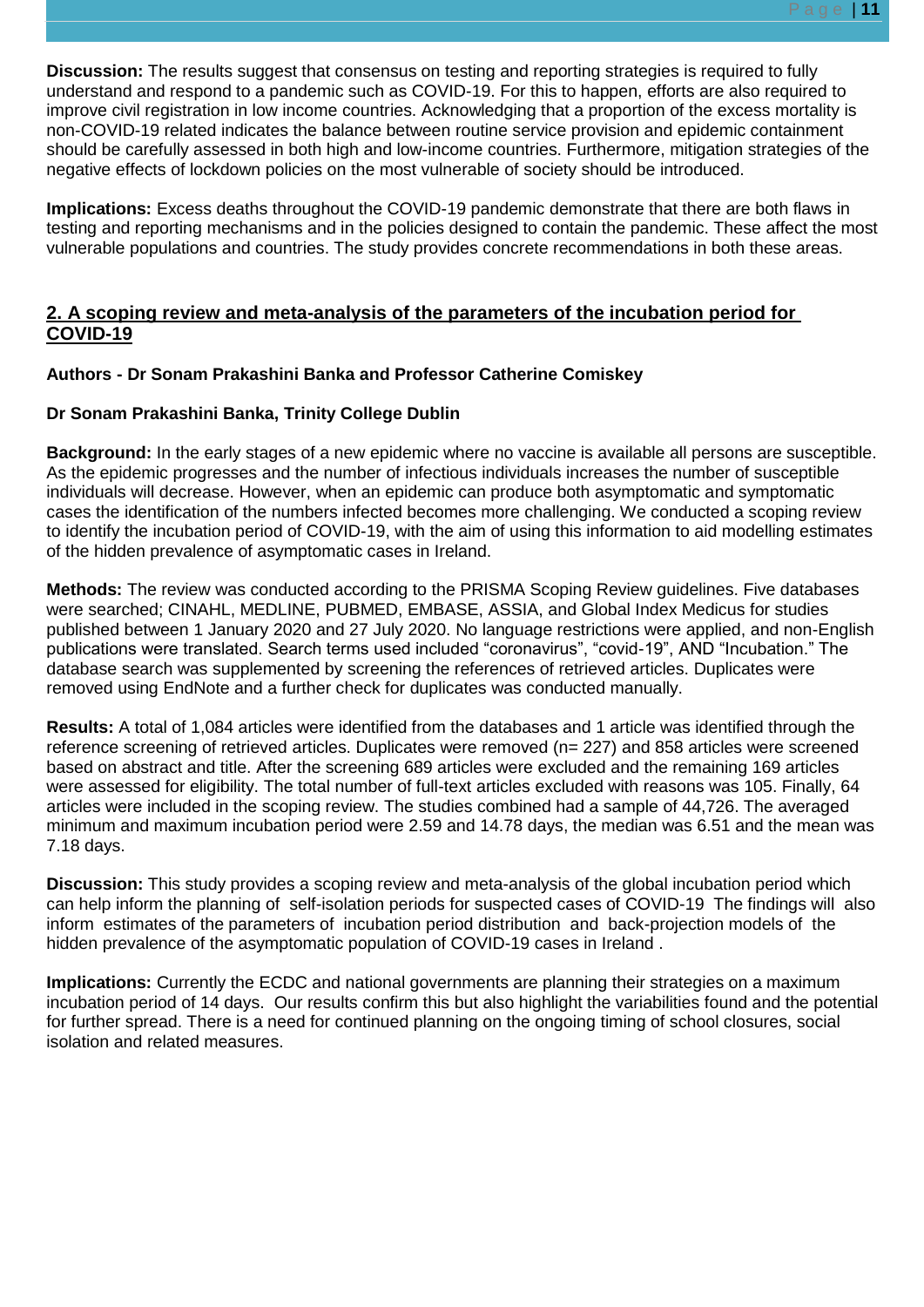# **Parallel workshop 2 – Health related behavior and physical activity**

**Chair: TBC**

**Abstracts**

# **1. The effect of COVID-19 lockdown on health-related behaviours in UK adults**

## **Authors - Mark A Tully, Anita Yakkundi, Jason J Wilson, Nicola Armstrong, Lee Smith**

## **Professor Mark Tully, Ulster University**

**Background:** On 23rd March 2020, the UK government introduced lockdown to reduce the transmission of the SARS-CoV-2 virus. Though necessary to prevent the spread of COVID-19, the impact on lifestyles was unknown. The aim of this project was to assess changes in health-related behaviours from before to during lockdown, and the relationship between these changes and mental health and wellbeing.

**Methods:** An online survey was administered to UK adults. Participants reported the amount of physical activity, screen time, fat intake (DINE questionnaire) and changes in alcohol consumption before and during lockdown. Mental health was measured using the 21-item Becks Anxiety and Depression Inventories. Differences in the sample characteristics by each health behaviour were tested with chi-squared tests or analysis of variance tests. The association between behaviours and mental health was studied using logistic regression models.

**Results:** 902 adults were included in this study (63.8% female and 50.1% aged 35–64 years). Overall, physical activity and screen time increased. Participants aged ≥65 years, married/in a domestic partnership and unemployed reported higher levels of physical activity during lockdown. Higher screen time (≥6 hours/day) was observed in participants aged 18–34 years, single, employed, had a high annual income (≥£60,000) and current smokers. The 17% of participants reported increasing alcohol consumption were younger and had poorer mental health. Fat intake reportedly decreased in 47.3% of the sample compared to 41.3% who reported increasing their fat intake. After adjusting for socio-demographic covariates, there was a negative association between moderate-to-vigorous physical activity ( $OR = 0.88$ ,  $95\%$  CI = 0.80–0.97) and a positive association between screen time (OR=1.07, 95% CI=1.02–1.13) and alcohol consumption (OR=1.64; 95% CI=1.01, 2.66) with poor mental health. Additionally, females, younger age groups, those with a lower annual income, current smokers and those with physical multimorbidity were associated with higher levels of poor mental health.

**Discussion:** Lockdown had an unintended impact on health-related behaviours and mental health. Some positive observations were an increase in physical activity, possibly related to increased leisure time and the government advocating daily outdoor exercise. The increased alcohol consumption is concerning, as are the negative impacts on the mental health of females, young people, those with lower incomes and existing health conditions.

**Implications:**In future lockdowns, plans are needed to promote health-related behaviours for both physical and mental health benefits, especially in young people and those of lower socio-economic position.

# **2. The benefits of physical activity and the consequences of physical inactivity in older adults**

# **Authors - Conor Cunningham, Roger O'Sullivan, Mark Tully**

# **Dr Conor Cunningham, The Institute of Public Health**

**Background**: Physical inactivity is recognised as one of the leading risk factors for overweight, obesity, noncommunicable diseases and chronic conditions.

Older adults are at a particular risk of leading inactive lifestyles.

In Ireland, 55% of older adults aged 65-74 years (and 37% aged 75 years or over) report taking part in sufficient physical activity to meet established guidelines for health. In Northern Ireland 41% of older adults aged 65-74 years (and 10% aged 75 years or over) meet the physical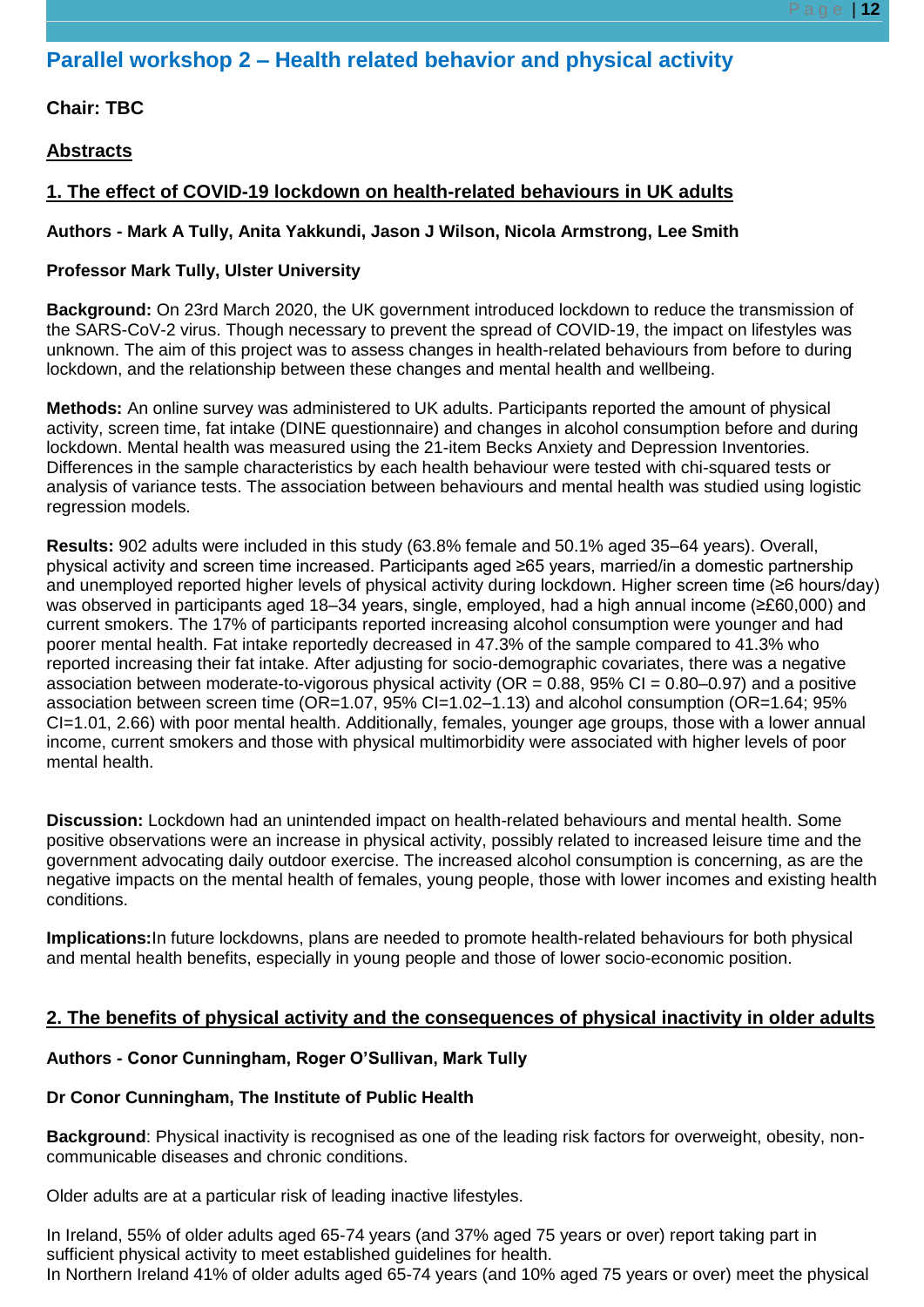activity guidelines of 150 minutes of moderate activity, 75 minutes per week of vigorous activity or an equivalent combination of the two.

**Methods**:This presentation is based on research (Cunningham et al 2020) that aims to provide a comprehensive and systematic overview of the evidence of the specific consequences of physical inactivity on physical and mental health outcomes in older adults. Multiple databases were searched for published reviews of studies that assessed the relationship between physical activity and health in adults aged 60 years or older.

**Results:** Twenty-four systematic reviews and meta-analyses were included. Findings of the review highlight that physically active older adults benefit from reduced risks of early death, breast and prostate cancer, fractures, recurrent falls, functional limitations, cognitive decline, dementia, Alzheimer's disease, and depression. In addition, physically active older adults experience healthier ageing trajectories, better QoL, and improved cognitive functioning (Cunningham et al 2020).

**Discussion:** The findings highlighted in the Cunningham et al (2020) review provide compelling evidence of positive associations between physical activity and lower rates of morbidity and mortality in older adults.

**Implications:** Physical activity plays a key role in healthy ageing across the life cycle but especially in later years in the management of one's health and well-being.

The goal of public health is to decrease the time spent in ill health as people age and ensure that an increase in life expectancy is also an increase in lifetime spent in good health.

Given the wide range of benefits, finding ways to support older adults to maintain their physical activity during the COVID-19 pandemic is essential.

# **Parallel workshop 3 – Understanding the impact of COVID-19**

# **Chair: TBC**

# **Abstracts**

# **1. Investigating the impact of COVID-19 on Caregivers for those with a rare disease**

#### **Authors - Julie McMullan, Ashleen Crowe, Olinda Santin, Stephen Quinn, Charlene McShane, Lesley Anderson, AJ McKnight on behalf of the IMPaCCT collaborative team**

# **Julie McMullan, Queen's University Belfast**

**Background:** Rare diseases are defined by the European Union as those affecting fewer than 1 in 2,000 individuals, cumulatively affecting 1 in every 17 persons at some point in their lives. Caring for someone with a rare disease, both formally and informally, can be an extremely demanding role requiring intense and unique care tailored to each individual's specific needs. In this qualitative study the impact of the coronavirus pandemic on rare disease caregivers was sought via an online survey. This survey forms part of a larger study (IMPaCCt), which aims to Investigate the iMPact of COVID-19 on Caregivers and patienTs.

**Methods:** Respondents (n=165) were recruited by distributing a survey (SurveyMonkey) through social media platforms online, on the QUB team website and by requesting that relevant charitable organisations publicise the study. After completing the introductory questions, caregivers were directed to a survey of 13 questions asking about the impact of the coronavirus pandemic on their caregiving responsibilities. The qualitative survey data was extracted from Survey Monkey platform and was thematically analysed.

**Results:** Several key themes were identified including the impact on caregiver's mental health. Several caregivers reported living with intense feelings of fear, anxiousness and worry. Caregivers mentioned their concerns about the potential implications for the patient if they had to be admitted to hospital. Ultimately caregivers were worried that the person they care for would not survive if they contracted COVID19. For many the burden in relation to caregiving had greatly increased during the pandemic and they highlighted the urgent need for support.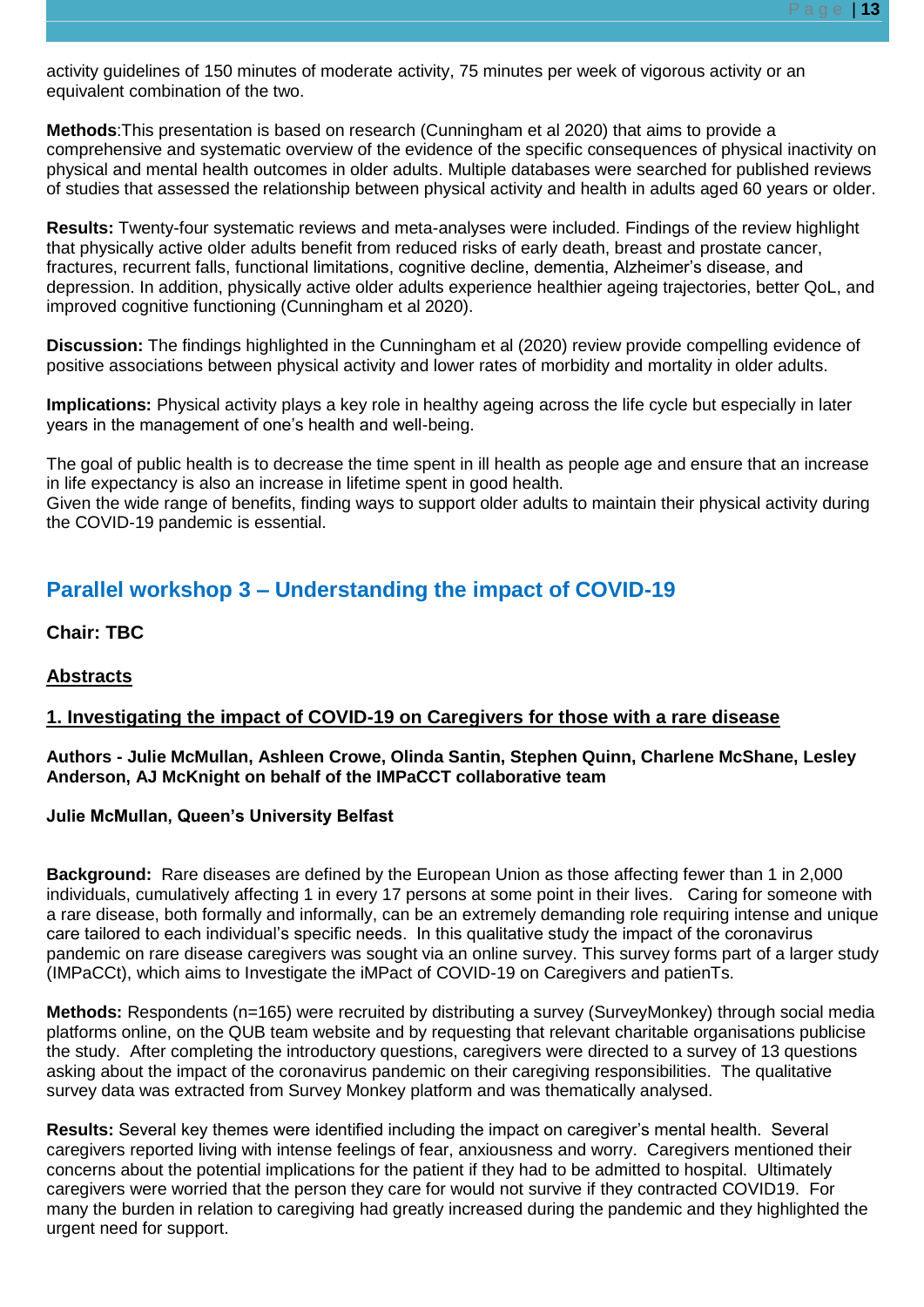**Discussion:**The impact of caring for someone with a rare disease can be seen in many areas of an individual's life including psychologically, economically, physically and logistically. During the pandemic, this impact has intensified. There is an overwhelming sense that this cohort requires tailored support and respite to enable them to carry out their caring duties. Better communication is essential to combat confusion and to help this group to feel valued.

**Implications:**This study has identified that there is a need for tailored support for caregivers of those with a rare disease during the pandemic. It is vital that this group is not overlooked and that they are given the support they need to carry out this crucial role. This also has implications for respite and support services who should be encouraged to make contact with caregivers, to help them navigate these difficult times.

# **2. Knowledge Management Cell Learning Community - Learning from COVID-19**

# **Authors - Grainne Cushley, Briege Quinn and Colette Rogers**

# **Mrs Grainne Cushley, Public Health Agency**

**Background:** The PHA, HSCB and BSO, under the direction of the Knowledge Management Cell, established a 'Learning Community' to facilitate organisational learning across the organisations in relation to learning from the response to COVID-19.

**Methods:** Supported by a researcher from QUB School of Public Health, the team developed a questionnaire which was formulated using evidence of good practice from other regions. The survey was distributed to senior staff in the three organisations and requested that the survey be completed within teams. Fifty four survey forms were returned from 15 of the 22 directorates and represented approx. 700 staff. The survey generated over 2500 lines of text which were analysed using qualitative content analysis methodology.

**Results:** The analysis generated seven key themes based on the salience (categories most frequently used in the response to one or more question) and relevance (issues addressed by at least half of the Teams who completed a questionnaire). These seven themes represent over 1450 (60%) of statements and are important to all three organisations and it was clear that the themes are closely linked. These included:

- Changed activity
- Communication
- Organisational
- Meetings
- Team Working
- Technology
- Working Remotely

**Discussion:** A number of recommendations were developed under 3 specific themes, based on the results.

# **Communication**

• Developing an organisational chart that includes core roles and responsibilities and an up to date directory of skills relating to staff.

• Developing a robust technical infrastructure which enables better connection across the HSC system and its partners should be developed

# Working arrangements

- The development of policies regarding new working arrangements including:
- i. A safe working environment
- ii. Flexible working arrangements
- iii. Equitable distribution of workload and arrangements for leave
- iv. Promoting Health and well- being and overcoming isolation
- v. Systems for personal reflection and organisational learning

# **Organisational**

- Providing effective technology, support and equipment for staff in all workplaces
- Reviewing emergency preparedness structures, including training, to enable a faster and more efficient activation of the Emergency Response across the organisations.
- Exploring how staff from the three organisations can be designated as 'key workers' to enable appropriate support for child care, schooling and caring responsibilities.
- Consideration to maintaining new processes and teams where they have ongoing relevance to future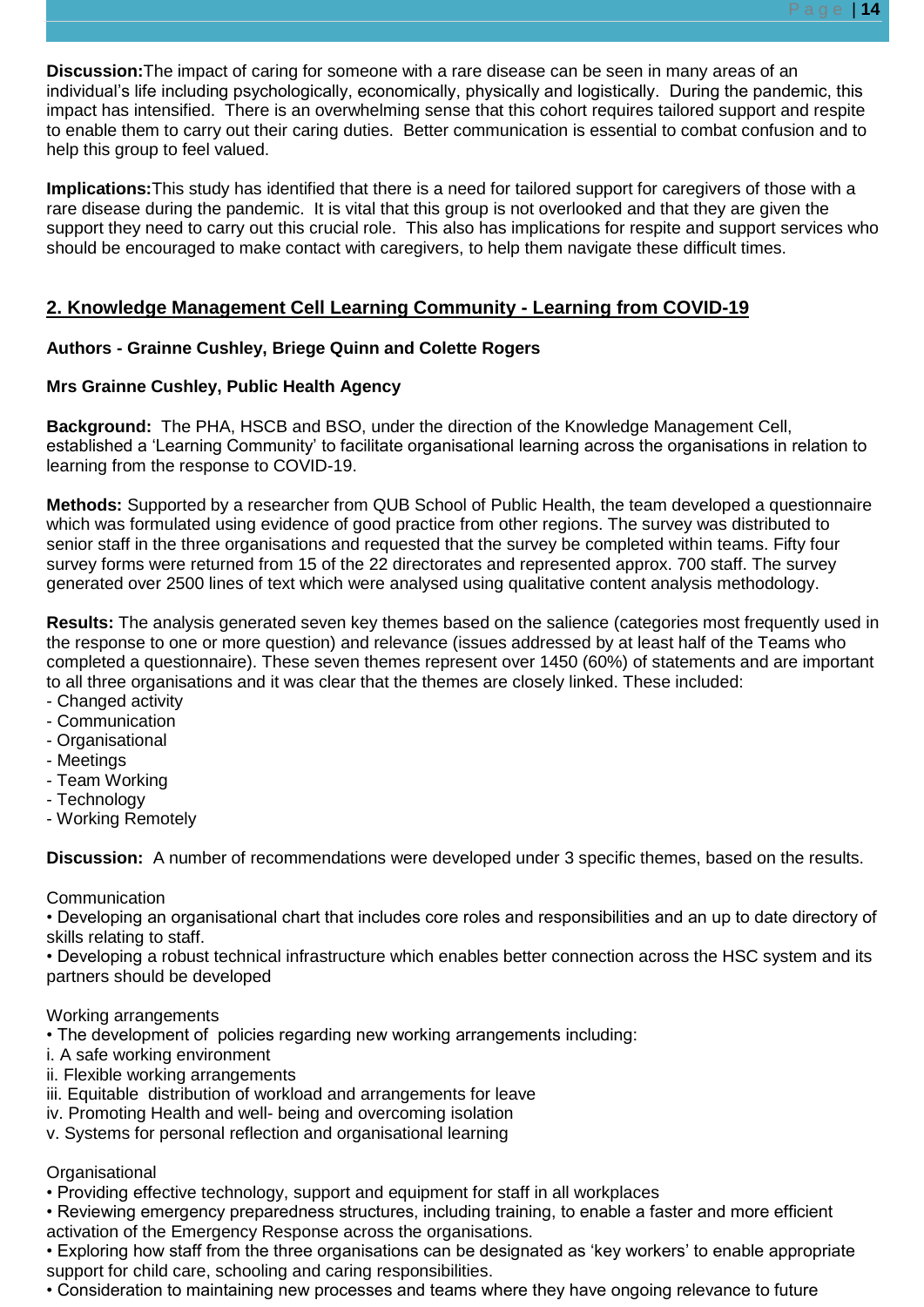business.

• Establish and agree action plans for taking forward the recommendations outlined within this report.

# **Parallel workshop 4 – Community response**

**Chair: TBC**

# **Abstracts**

# **1. The effectiveness of cross-sector collaboration in addressing health inequality during the Covid-19 pandemic**

# **Author - Erin McFeely**

# **Erin McFeely, Developing Healthy Communities**

**Background:** Developing Healthy Communities, a regional charity based in the North West, investigated the views of community and voluntary sector workers on:

• the DoH COVID-19 Mental Health Response Action Plan

• their experiences of the impact of COVID-19

• emerging issues in their communities and how these can be addressed.

This was the first such study in NI, the first to bring the C&V and statutory sectors together to discuss learning from the response, and unique in including so many organisations from the west of the region.

# **Methods:**

• Survey of 146 C&V organisations

• Online seminar to launch report on survey findings:

74 participants from C&V and statutory sectors shared experiences, suggested next steps, and identified what is needed to make those happen Seminar run as partnership between DHC, Derry Strabane Healthy Cities, Derry Strabane District Council, Public Health Agency and Western Health and Social Care Trust.

# Results:

• The pandemic deepened existing health inequalities, especially isolation, mental health and addiction. •Evidenced value of C&V sector's rapid, effective and creative response, and speed/scale of coordinated/collaborative response between statutory and C&V sectors

# **Discussion:**

• Three main themes emerged in response to the public health challenges presented:

1. Importance of Connection:

Build on best of partnership response, don't return to silos

Build equal and inclusive cross sector partnerships at all levels

Resource C&V sector so it can keep reaching the most vulnerable and isolated

Value the benefits of better connection between families and communities, particularly in informal care.

2. Our Shared Humanity:

Shared experience of pandemic transcends roles, expertise or status.

Highlights value of holistic approach focusing on kindness, compassion and hope The virus doesn't discriminate, so everyone needs to be supported.

3.Leadership Role:

Ensure messaging is consistent, maximise impact of resources, avoid duplication, find creative solutions Importance of creating time and space for sectors to come together and reflect on recent learning, scale of what has been achieved and challenges still to come.

# **Implications:**

Harness increased understanding of factors affecting mental health/emotional wellbeing and address stigma Ensure services are sustained throughout ongoing pandemic

Provide clear and consistent messaging as we move out of lockdown, particularly to support safety of those at risk or returning to work

Address technological exclusion, provide resources, and upskill those at a disadvantage.